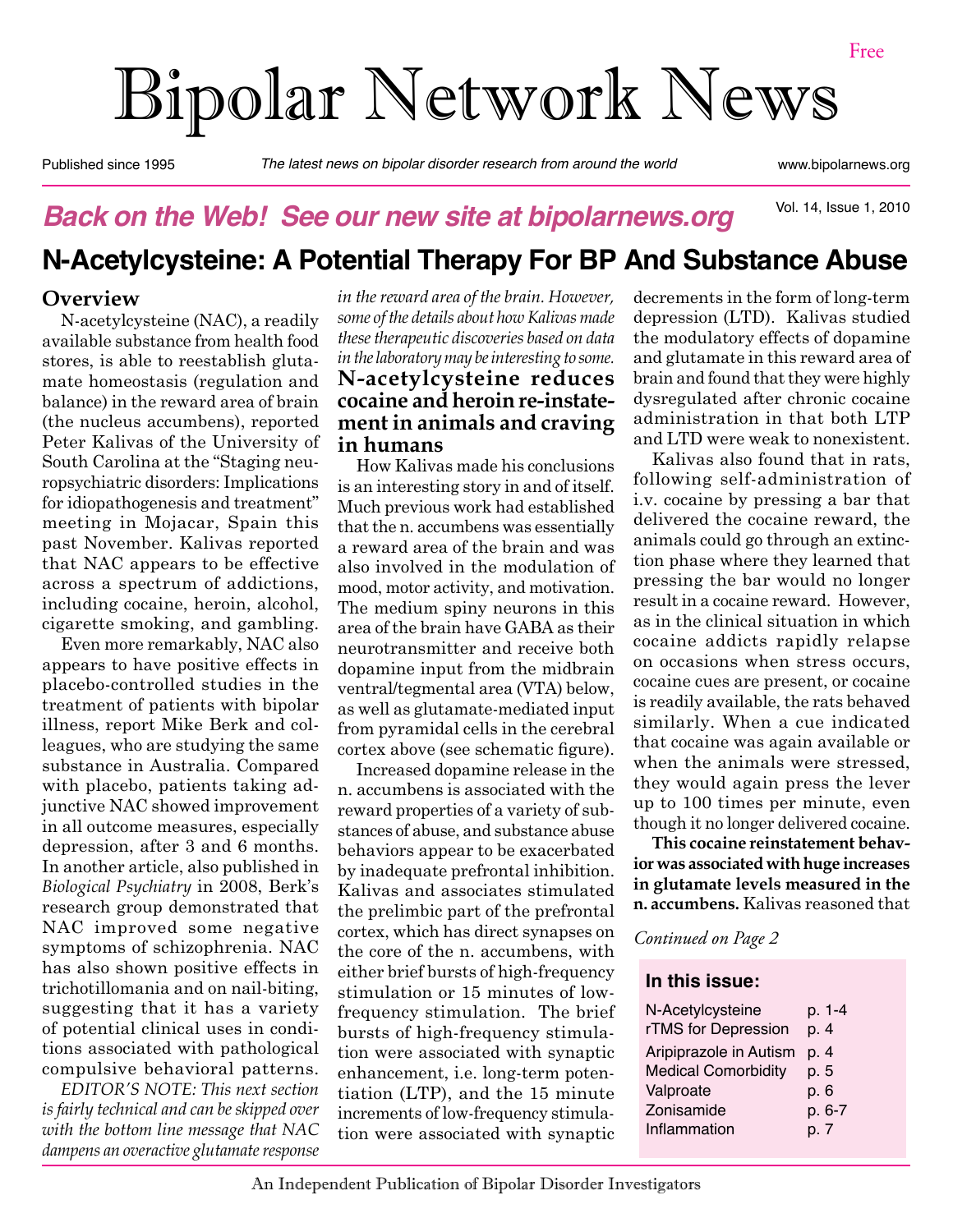## **(con't.): N-Acetylcysteine May Decrease a Variety of Compulsive Behaviors**

#### *Continued from Page 1*

if these large increases in glutamate could be suppressed, maybe reinstatement behavior would be suppressed as well. He found a way to decrease the excessive glutamate secretion via the n-acetylcysteine pathway. N-acetylcysteine is a glutathione precursor that increases the drive of a cystine-glutamate exchanger that is located outside the range of usual glutamate synapses. This in turn increases extracellular levels of glutamate and results in the increased occupation and subsequent downregulation of a different type of glutamate receptor (mGluR2/3) that is associated with inhibition of presynaptic glutamate release. This normalizes the abnormally high amount of glutamate released by stressors, conditioned cues, or cocaine.

This modulation of glutamate release onto the medium spiny

#### Bipolar Network News

**Editor-in-Chief**: Robert M. Post, MD **Managing Editor**: Moira McCauley

The BNN is published four times a year by investigators working with patients with bipolar disorder to better understand the long-term course of illness. The newsletter is available free of charge to all who request it.

Although the editors of the BNN have made every effort to report accurate information, much of the work detailed here is in abstract or pre-publication form, and therefore cannot be taken as verified data. The BNN can thus assume no liability for errors of fact, omission, or lack of balance. Patients should consult with their physicians, and physicians with the published literature, before making any treatment decisions based on information given in this issue or in any issue of the BNN.

As per recent journal disclosure requirements, Dr. Post has consulted to or spoken for Abbott, Astra Zeneca, Bristol-Myers Squibb, Glaxo-SmithKline, Jansen, and Pfizer.

The opinions expressed in the BNN are solely those of the editors, and do not represent the views of any scientific entity or foundation.

To subscribe:

Send any comments or suggestions to:

**BNN** 5415 W. Cedar Lane Suite 201B Bethesda, MD 20814

Please email us at **info@bipolarnews.org**. Note that we do not accept requests to subscribe friends or family members. Please have them contact us directly.

**Website**: www.bipolarnews.org **Emails about content** : mccauleybcn@gmail.com neurons of the n. accumbens was in fact found to inhibit cocaine reinstatement in the animal studies. **Kalivas and co-workers quickly took these preclinical observations into the clinic and found that n-acetylcysteine decreased cocaine craving in humans as well.**

> *This substance found at health food stores appears to have positive effects both on mood and addictions.*

In further animal studies, the same large increase in glutamate release in the reward area of brain was found to occur following heroin self-administration and extinction training; heroin re-instatement behavior too was suppressed by n-acetylcysteine. Likewise, clinical placebo-controlled studies suggest that NAC decreases heroin craving in people.

Part of the reason that such high glutamate levels occurred in the n. accumbens was that prior substance abuse had downregulated glutamate transporters on glial cells (astrocytes), which normally help to remove glutamate from the synapse. NAC helped reestablish the appropriate number of glutamate transporters, which in turn helped clear synaptic glutamate.

Kalivas also found that a unique type of antibiotic (with a beta lactam structure), which currently can only be administered intravenously in humans, is associated with stimulation of the DNA promoter for the formation of more glutamate transporters in astrocytes, and thusly the antibiotic increases the rate at which excess glutamate is removed from the synapse. His research group determined that the administration of this antibiotic also blocked cocaineinduced reinstatement behavior in rats. Currently, attempts are in progress to find a more clinically feasible beta lactam antibiotic that can be given orally, in order to see whether it, as well as NAC, would help patients with a variety of addictions. **N-acetylcysteine may be useful as an adjunctive treatment for bipolar disorder**

Unbeknownst to each other, while Kalivas studied NAC in the U.S., Mike Berk and colleagues in Australia completed parallel studies. Berk's group reasoned that NAC was a glutathione precursor and thus might have antioxidant and neuroprotective effects in bipolar disorder, since increasing data have indicated an excess of inflammatory cytokines and oxidative stress in the illness, as noted on page 7. Berk and colleagues administered NAC in 500mg capsules twice per day for one week and then two capsules twice a day thereafter to patients who maintained their prior drug regimens. Berk's group found that compared to the addition of placebo, with the addition of NAC, residual symptoms of bipolar illness that had been inadequately treated by the prior drug regimens had improved remarkably after a period of three months and continued to improve through the six-month study period.

In another double-blind study, Berk's research group found that some of the negative symptoms in schizophrenic patients were also improved with the administration of NAC.

In 2009, another team of researchers, Grant and colleagues, published an article in the *American Journal of Psychiatry* reporting that NAC given to patients with trichotillomania (chronic, persistent, obsessive pulling out of one's hair) was associated with marked improvement in this behavior after two months, compared

*Continued on Page 3*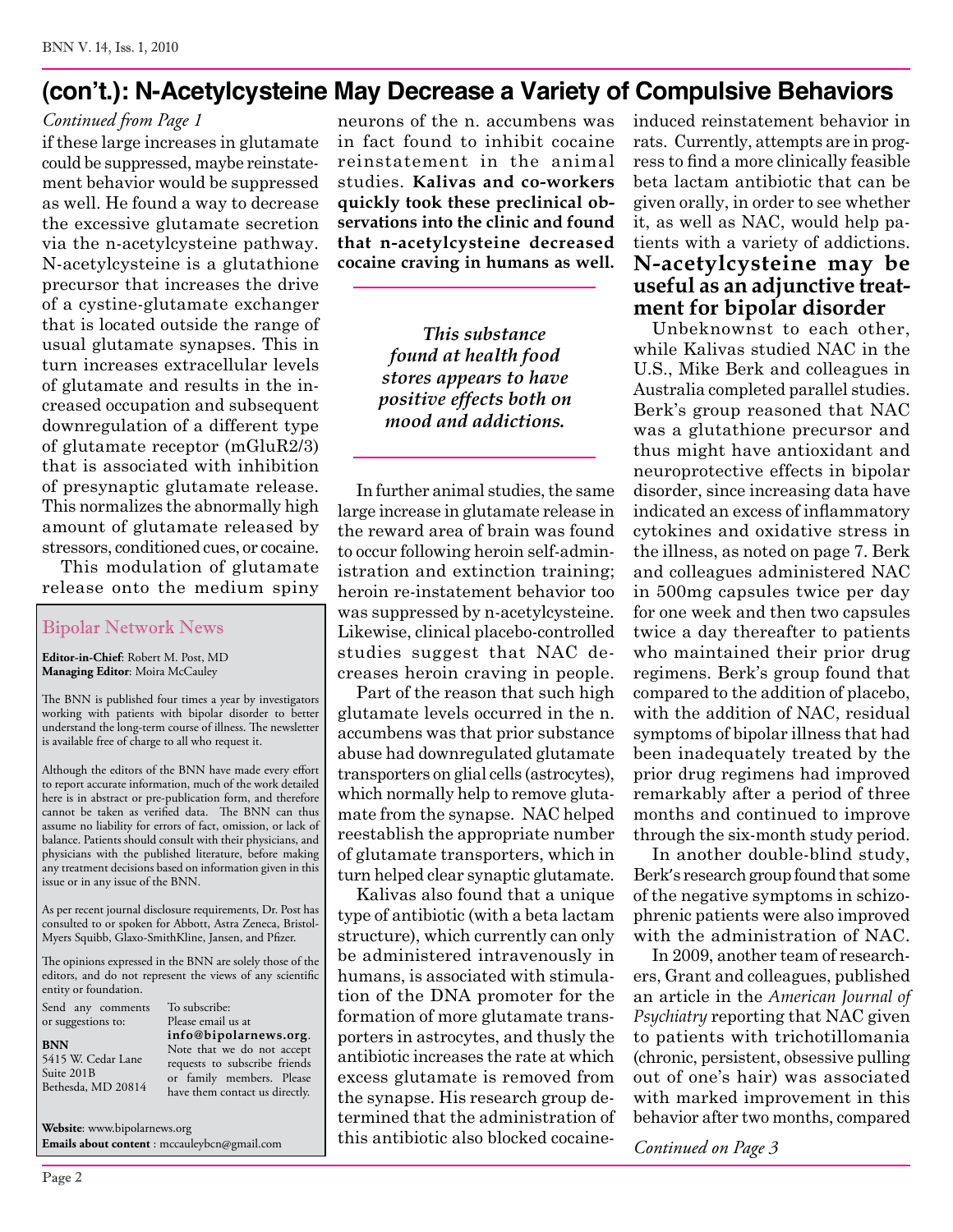#### *Continued from Page 2*

with only a very small percentage of patients improving on placebo. What was remarkable about this trial was that the side effects were nonsignificantly different on NAC and placebo, and actually were present in a few patients on placebo and not on NAC, indicating that it was a readily tolerable drug at these doses.

NAC had also been used previously in a preparation called Mucomyst and was given to those with Tylenol overdoses because of its ability to protect against liver damage and its antioxidant properties. **NAC may work in bipolar illness and substance craving by re-regulating an overactive habit memory system**

How does NAC have such a remarkably broad spectrum of therapeutic effects across so many addictions as well as in schizophrenia, bipolar illness, and trichotillomania? Consider the **two kinds of memory**. One is **conscious or representational memory**, which is dependent on circuits in the medial temporal lobe (i.e. the amygdala and hippocampus). This kind of memory allows you to remember things that happened in the past. Another form of memory, **habit memory**, is developed through **multiple repetitions** of the basic learning or conditioning paradigm, and is dependent on a basal ganglion structure called the striatum. This is the kind of memory that allows you to learn to ride a bicycle—it comes naturally without thinking, and you never forget how to do it. While habit memory is most closely linked to alterations in the dorsal part of the striatum, habit memory may also involve the motivation, reward, and motor activity-related processes mediated by the ventral striatum, also known as the n. accumbens.

Learned, context-dependent, and automatic habits may depend on this n. accumbens substrate,



and this relationship may be the basis for the common therapeutic effects of NAC in widely diverse compulsive behaviors. All of these behaviors appear to represent habits that are extremely hard to suppress and are based on compulsive impulses that have some reward value, whether they involve substance abuse, nicotine, alcohol craving, gambling addiction, or hair-pulling.

It is not clear which actions of NAC improved symptoms in bipolar illness, but this editor has for many years suggested that repeated episodes of mania and depression occur increasingly autonomously, that is, they do not require precipitation by psychosocial stresses in order to emerge. One hundred years ago, Emil Kraepelin observed that initial episodes of the illness were typically associated with psychosocial stresses, but with sufficient numbers of repetitions, these occurred more independently as well. We have reasoned that this repeated occurrence of affective episodes may shift some of the neural substrates of stress and affective episodes from the conscious representational

memory system in the amygdala and hippocampus into the unconscious habit system in the striatum. This would theoretically be the reason that after many repetitions, affective episodes can appear to come "out of the blue," and why conscious efforts coded in the representational memory circuit are often unable to ward off an impending episode (even if one understands the dynamics of one's mood). Should this analysis prove correct, NAC might be able to rebalance the circuitry of the n. accumbens to target the automaticity of affective illness recurrence, just as it is helpful in blocking the automatic habits associated with substance use or hair-pulling.

Even if this analysis proves to be incorrect, and NAC's mechanisms of action in affective illness and schizophrenia are dissociated from those in addictions and habits such as trichotillomania, the findings are nonetheless of very considerable clinical interest from several perspectives. 1) NAC may rebalance glutamate homeostasis in the

*Continued on Page 4*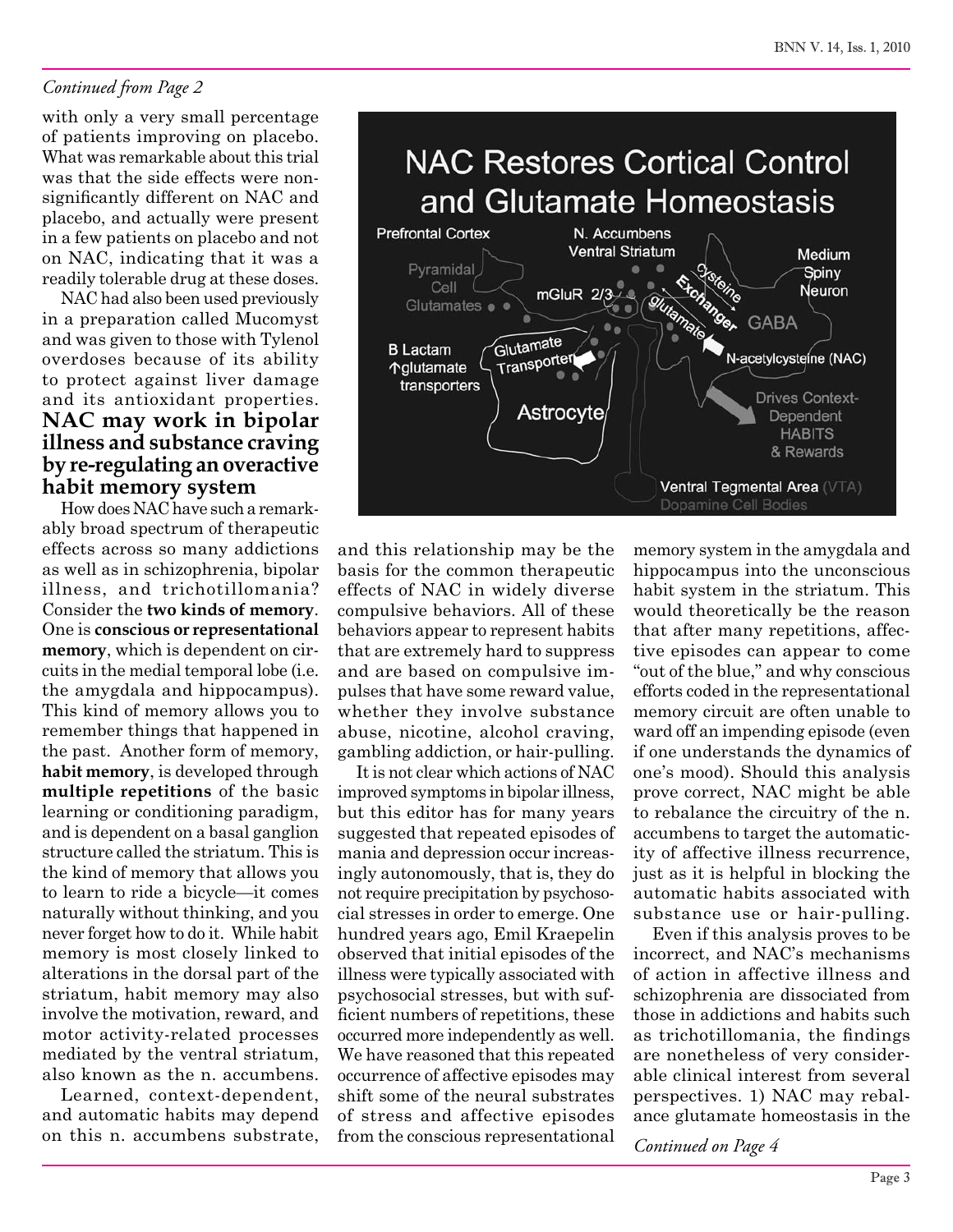## **A Large Replication Study Indicates that rTMS Is Effective in Major Depression**

Mark George from the Medical University of South Carolina presented a sham-controlled, multi-site, randomized trial of repeated transcranial magnetic stimulation (rTMS) in 199 antidepressant-free patients with unipolar non-psychotic major depression. The rTMS was delivered to the left prefrontal cortex for 37.5 minutes at 120% of motor threshold (MT), with a 10 Hz, four-second train duration and 26-second inter-train interval, yielding 3000 pulses/session, with a figure-ofeight solid core coil. Compared with the sham treatment (which plays the same role a placebo would in a drug trial), active rTMS had a significant effect (p = .015), with 14% of patients remitting on the treatment compared with 5% on the sham procedure. Thus, the odds of attaining remission (the primary outcome measure) were several times greater with active rTMS than sham.

The number needed to treat (NNT), a measure of the number of patients who would need to be treated with active rTMS in order to get one more responder compared to the number of responders seen on sham rTMS (the smaller the number, the more effective the treatment) was 12. However, as in other previous studies, most of the remitters had prior low antidepressantrated degrees of treatment resistance. When the blind study was complete and patients were openly given rTMS treatments (a practice known as open label extension), approximately 30%

of the patients from each condition were able to achieve remission.

*EDITOR'S NOTE: This large study, sponsored by NIMH rather than the pharmaceutical industry, confirms previous industry-related findings that active rTMS is more effective than sham in the treatment of major depressive disorder. These data also conform to recent meta-analyses of many smaller studies indicating that high intensity rTMS treatment is clinically effective for major depression. In prior rTMS studies, those with bipolar depression appeared to respond at about the same rate as those with unipolar illness, suggesting the possibility that these findings might also generalize to those with bipolar disorder, although this remains to be studied more systematically.* 

*This study showed that patients with greater degrees of initial treatment resistance had less optimal outcomes to active rTMS. Some studies also show that electroconvulsive therapy (ECT) decreases in effectiveness in those with greater degrees of treatment-resistance. Response rates to ECT are approximately 40-50% in those with high degrees of treatment-resistance compared with 60-80% in those without. The rTMS data suggest that the treatment as studied may be a useful alternative to antidepressants for some patients with major depression, but it may not be an optimal approach for those with the highest degrees of treatment resistance. Further studies are warranted in patients with high treatment resistance in order to define optimal stimulation parameters that may be more successful for them.*

## **Aripiprazole (Abilify) Now FDA-Approved to Decrease Irritability in Children with Autistic Disorder**

In a recent study, children 6-12 years old with autism were treated with aripiprazole and showed improvement in irritability. The study lasted 52 weeks and had an open-label flexibledose design (ranging from 2-15 mg/ day) with an average dose of 9.6 mg/ day. Few discontinuations occurred due to adverse effects, suggesting that aripiprazole is generally safe for use in this patient cohort. Increase in weight gain was the reason seven subjects (2%) discontinued the drug, although weight gain appeared to plateau with continued treatment.

Aripiprazole is already FDAapproved for the treatment and prevention of mania in adults and children (10-17 years). It is also approved as an adjunct (add-on) to poorly effective antidepressants in adults with unipolar (non-psychotic) major depression.

*EDITOR'S NOTE: The general safety and tolerability of aripiprazole for the treatment of irritability in children with autistic disorder in this study means the drug can be added to the list of potential treatments for patients with autism. Previously, only risperidone had shown strong placebo-controlled data for efficacy in autism. A study by Hollander published in Neuropsychopharmacology this year indicated that valproate was also significantly better than placebo in treating irritability in children with autism spectrum disorders.*

# **(cont.) NAC May Eventually be Used to Treat BP and Substance Craving**

#### *Continued from Page 3*

reward area of brain; 2) a compound readily found in nature can achieve this effect; and, 3) it can apparently do so with remarkable safety. NAC takes two months to work in trichitillomania and three months in bipolar illness, but may work more rapidly in the substance abuse addictions.

### **Potential implications for clinical treatment**

It is clear that the NAC story is evolving rapidly, and currently looks almost too good to be true. We must wait for further research and clarification. In the meantime, it may be worthwhile for some patients to talk with their physicians about the

potential utility of a clinical trial in their illness. Unipolar depression, bipolar disorder, and schizophrenia are too often compounded by substance abuse problems. It is hoped that NAC could ultimately provide a two-for-one benefit, i.e. helping in both the spheres of bipolar and *Continued on Page 5*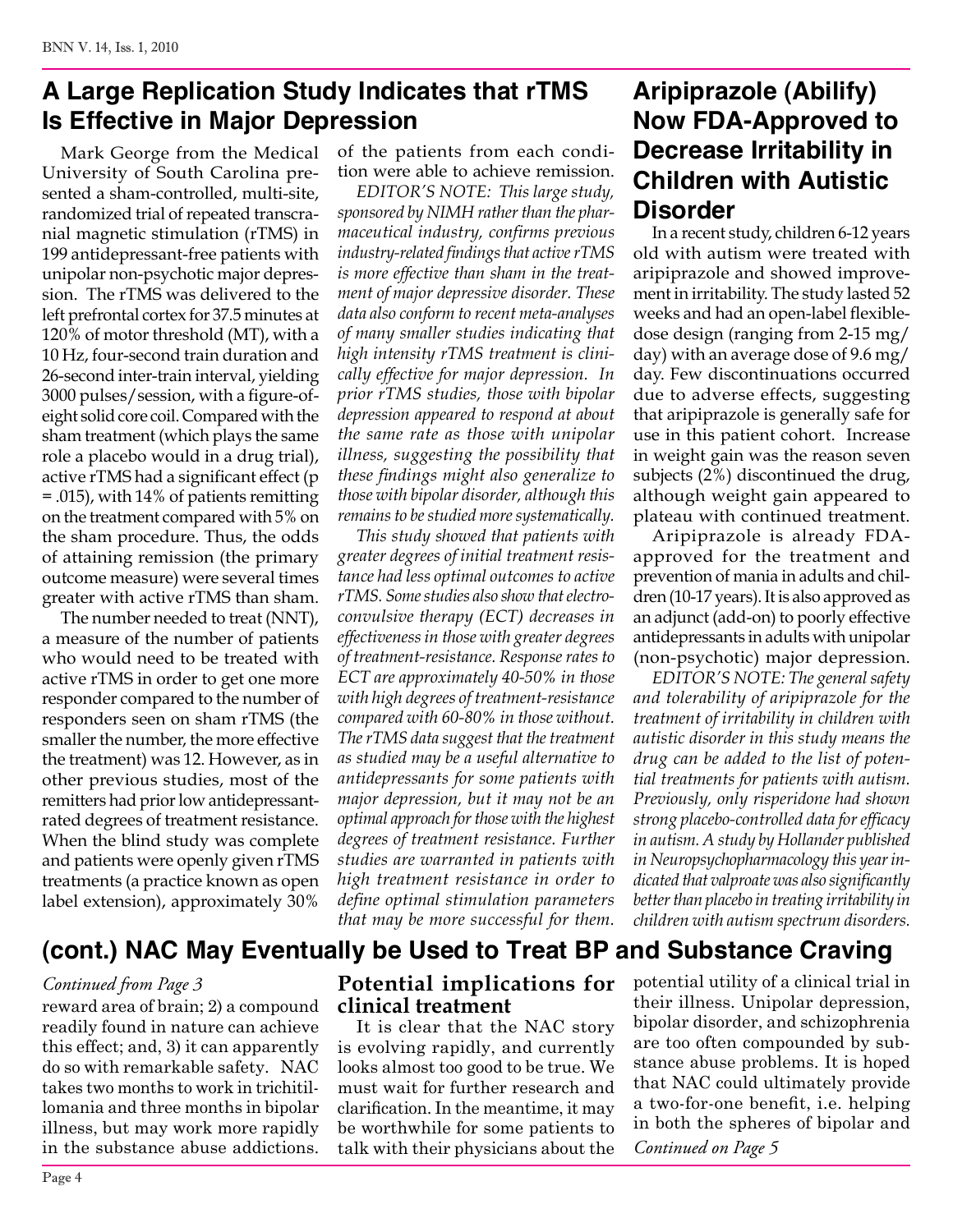# **High Incidence of Medical Comorbidities in Those with Bipolar Illness Compared with the General Population**

In a poster at the 8th International Conference on Bipolar Disorder, Goldstein et al. presented data from the National Epidemiological Survey in 2001-2002 that included 41,682 representative adults in the U.S. population compared with 1,411 in the community sample who had a diagnosis of bipolar disorder.

Those with bipolar disorder had a 3.86 times higher odds of having coronary heart disease compared with those in the general population. They were also 2.15 times more likely to have hypertension. Most disturbingly, the mean age of those with coronary heart disease in the general population was 62.1 years of age, but in those with bipolar illness, it was 50.4 years of age. **This indicates that the markedly increased risk and incidence of coronary artery disease occurred approximately 11 years earlier in those with bipolar illness compared with those without. Most interestingly, the number of prior depressive episodes correlated** 

## **(cont.) NAC**

*Continued from Page 4*

schizophrenic affective dysregulation and substance addiction.

**WARNING**: Even though N-acetylcysteine (NAC) is available in health food stores, one should not begin taking the substance without first carefully discussing it with one's treating physician. While it looks safe now, large-scale trials have not yet been reported, interactions with other drugs remain to be studied, and the possibility of idiosyncratic negative reactions on NAC or during its withdrawal are possible. If you are a patient you can assist your doctor and improve your own evaluation of any therapeutic maneuver you are trying by systematically charting your prior and future course of illness to identify whether a given treatment is really working.

**with the presence of either coronary heart disease or hypertension.**

These data are also compatible with those reported by Ice et al. in poster 97, which showed a high incidence of metabolic abnormalities in patients with bipolar disorder: 64% of this same group were overweight or obese, 31% had elevated triglycerides, 14% had increased glucose levels, 28% had hypertension, and 42% had abnormally low levels of high-density lipoproteins (i.e. good cholesterol). They found that adjunctive ziprasidone treatment was associated with positive effects on weight and metabolic profiles during long-term maintenance treatment. Another poster by Jerrell et al. (p100) indicated that many of these adverse medical changes begin in those with bipolar disorder in adolescence.

There appear to be multiple interacting factors elevating the risk of cardiovascular disorders in patients with bipolar illness, including all of the elements of the **metabolic syndrome**,

which is characterized by **any three of the five following factors: increased waist circumference, glucose elevation or insulin intolerance, elevated triglycerides, increased cholesterol, and elevated blood pressure**.

Some 60-80% of patients with bipolar illness are current or former smokers, and this is a far higher percentage than the rest of the general population. Therefore, all the increased cardiovascular risk that comes with smoking may be additive to a panoply of other factors noted above.

In addition, there appear to be many other mechanisms of increased risk including that derived from depression-related increases in inflammatory cytokines, increases in glucocorticoids, and decreases in neuroprotective factors such as interleukin 10 and BDNF. Increased stiffness of the inner wall (intima) of arteries has also been reported in association with the affective disorders, as well as increased stickiness of platelets.

# **Clinical Implications of the High Incidence of Medical Comorbidities in Bipolar Disorder**

Taken together, the above data suggest that there must be increased vigilance to the presence of the metabolic syndrome and other risk factors for cardiovascular disease in patients with bipolar illness; active treatment and prevention of these conditions should be routine. Moreover, **in those at high risk, very active and aggressive treatment of these medical risk factors should be pursued, including attempts at encouraging smoking cessation**. One of the more disturbing factors is a lack of adequate health care access in many patients with bipolar disorder and, in these instances, it would appear appropriate and necessary for the treating psychiatrist to provide some of the medical evaluation and treatment including lipid and blood pressure-lowering drugs where indicated.

Another major clinical implication of these data is the need for careful choice of medications in patients who are already at increased risk for medical comorbidities in order not to further increase these factors as a result of pharmacological treatment wherever possible. Thus, longterm tolerability and lack of effects on metabolic indices needs to be factored into efficacy considerations in arriving at the most appropriate risk/benefit evaluation for each individual patient.

There appears to be a substantial gradation in difference among the atypical antipsychotics in their potential for increasing metabolic and cardiovascular risks. Disappointingly, one of the most effective treatment agents, clozapine (Clozaril), is a major offender for weight gain, and the same is the case for olanzapine (Zyprexa), which can cause substantial increases in weight as well as increases in cholesterol and triglycerides.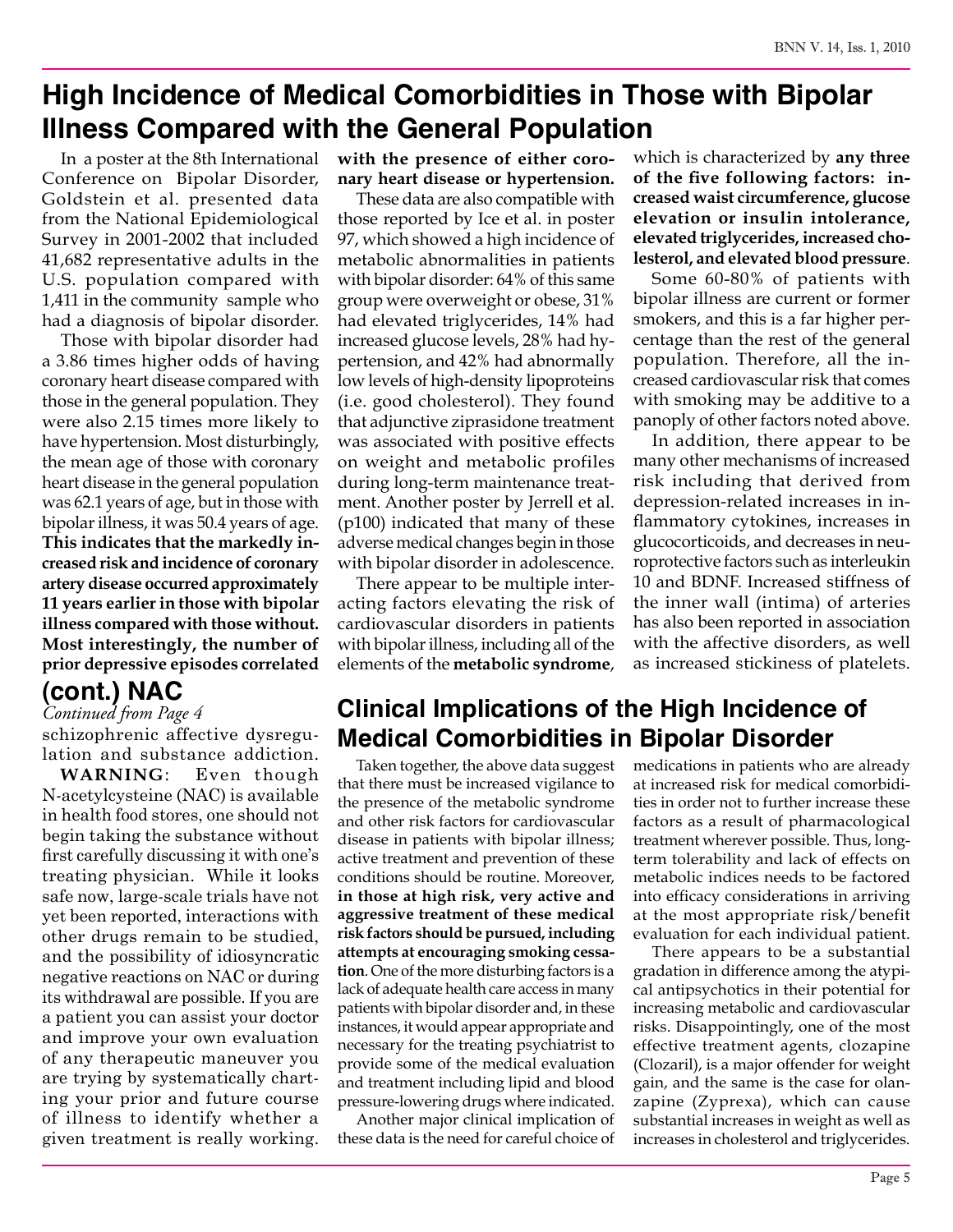## **A Positive Placebo-Controlled Trial of Valproate (Depakote) for the Treatment of Children and Adolescents with Autistic Spectrum Disorder**

A recent issue of the *Journal of Neuropsychopharmacology* reported that a placebo-controlled trial of valproate (Depakote) showed the drug is effective in treating irritability in those with autism. Approximately 50% of the participants were less irritable on valproate compared with only about 15% on placebo. Valproate was also generally well-tolerated.

*EDITOR'S NOTE: This is a particularly important finding, both for clinical treatment and for its potential theoretical implications. Valproate, in addition to its properties as a mood-stabilizing anticonvulsant that increases brain GABA levels and exerts a variety of other neurobiological effects, is also a histone deacetylase inhibitor.* 

*Histone deacetylase inhibitors may counteract problems with excitatory transmission. There is increasing evidence that in several animal models of autism and in patients with genetic disorder fragile X, there is increased binding of protein MeCP2 to DNA, which inhibits excitatory transmission. The main excitatory neurotransmitter in the CNS is glutamate, which is intimately involved in neuronal development, synaptic plasticity, and learning and memory. Thus a lower amount of excitatory neurotransmission could have profound effects on development in the short and long terms. In one animal model, the inhibitory effect of MeCP2 was reversed by treating the animals with two deacetylase-inhibiting drugs in combination that together blocked both histone-deacetylase type 3 and type 4. The deacetylase inhibitors keep acetyl groups on histones and render DNA more likely to be transcribed (or turned on).*

*Valproate exerts clinically significant histone-deacetylase activity on both type 3 and type 4 enzymes, which may explain its efficacy in autistic spectrum disorders. To clarify whether this is the mechanism by which valproate works, future studies could compare valproate with other drugs such as valnoctamide, which is an equally effective antimanic drug, but does not* 

*inhibit histone-deacetylase. Should valproate alone prove effective in the treatment of autism, it would be likely that valproate's therapeutic effects depend on its histone-deacetylase mechanism.*

*As previously discussed in BNN Vol. 13(1), 2009, environmental factors can affect how easily DNA is transcribed by altering both DNA methylation and histone acetylation or methylation. Environmental events dictate the amount of methylation and acetylation, which is why the process is described as epigenetic. The inherited DNA code is not altered, only the degree to which additional molecules get attached to it during an animal's lifetime. DNA is tightly wrapped around histones, and when histones are acetylated, DNA is in a more open conformation, making it easier to transcribe.* 

*Transcription basically consists of a read-out of the DNA and the construction of a chain of messenger RNA (mRNA), which then travels to the protein synthesis machinery of the cell (endoplasmic reticulum) in order to dictate the synthesis of new proteins based on the specific RNA sequences that code for individual amino acids. This production of new proteins by sequentially attaching strings of amino acids together based on the mRNA code is called translation.* 

*In autism there appears to be a deficit in DNA transcription and subsequent mRNA translation of proteins in the brain that are important for ensuring adequate amounts of excitatory neurotransmission in the glutamate system. Thus, there is great potential for alleviating some symptoms of autism by preventing the removal of acetyl groups by de-acetylases in order to maintain higher levels of histone acetylation. With a histone-deacetylase inhibitor such as valproate, more histones remain acetylated and thus DNA is more readily transcribed. This could reverse the effects of MeCP2 in inhibiting excitatory neurotransmission in models of autism and in the fragile x syndrome.*

*If the valproate efficacy data are replicated and are ultimately attributed to inhibition of histone-deacetylation, this would open a whole new arena of potential therapeutic approaches to this most disabling disorder.* 

*An environmentally-mediated epigenetic mechanism might also be consistent with the remarkable increased incidence of autism in more recent years. Autism was a relatively rare condition some two or three decades ago, but now is recognized in 1 per 100 to 125 live births. Currently only the atypical antipsychotics Aripiprazole (Abilify) and risperidone (Risperidol) are FDA-approved for the treatment of irritability in autism.*

## **The Anticonvulsant Zonisamide (Zonegran) May Treat Alcohol Abuse**

Albert Arias and collaborators from the University of Connecticut Health Center presented a study of zonisamide in which the drug provided significant benefits over placebo in patients with primary alcoholism (i.e., not with comorbid bipolar illness). Treatments began at 100 mg/day and increased to a maximum of 500 mg/day.

*EDITOR'S NOTE: If replicated, this study would place zonisamide in a category with topiramate (Topamax), which has also been shown to decrease alcohol intake and craving. Both drugs also share the ability to cause minor weight loss as a potentially positive side effect, and both drugs have also proven effective in doubleblind studies in the treatment of bulimia.* 

*However, four double-blind, placebocontrolled studies found that topiramate did not have acute antimanic efficacy. Zonisamide has not been studied in a systematic fashion, but open studies suggest its potential utility in mania and, to a lesser degree, in depression.* 

*Continued on Page 7 Since zonisamide may have positive effects on mood in patients with bipolar disorder, and there is now placebo-controlled documentation of its*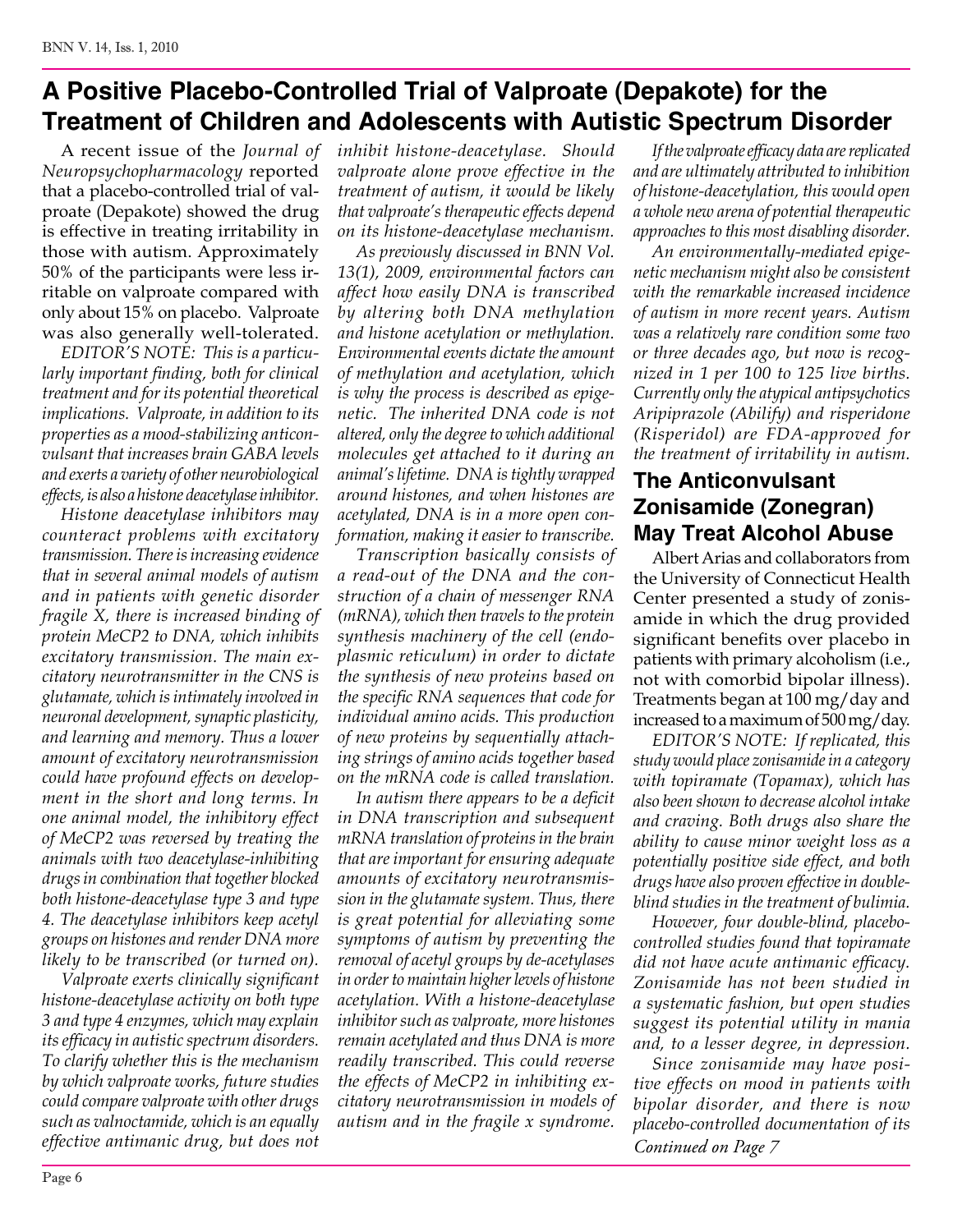#### *Continued from Page 6*

*efficacy in primary alcohol abuse disorders, its ultimate potential utility in patients with bipolar disorder and comorbid alcoholism deserves consideration.*

*A variety of approaches are now available to those with alcohol-related problems. These include several that are FDA-approved for those with primary alcoholism, including the opiate antagonist naltrexone, the glutamate-active agent acamprosate, and disulfuram (Antabuse) which makes patients sick if they revert to alcohol use. Zonisamide and topiramate are two drugs with anticonvulsant properties that now may also be of assistance in alcohol avoidance.* 

*Researchers Litten and Falk have examined the time course of the emergence of anti-alcohol effects from naltrexone and topiramate seen in previous studies. They found that the drugs took one and two months, respectively, to achieve their maximum effects in decreasing the number of days of heavy drinking. The researchers suggest that this long delay be taken into consideration in the design of subsequent clinical trials, but the delayed onset of effect also has implications for clinical therapeutics. Those who are attempting to reduce days of heavy drinking with either agent should be persistent while waiting for positive effects to appear.*

*There are also other options for treating comorbid bipolar disorder and alcoholism. The anticonvulsant valproate, which, in contrast to topiramate and zonisamide, is effective and FDA-approved for the treatment of mania, has also been reported to have positive effects for alcohol avoidance in bipolar patients with comorbid problems with alcoholism. The anticonvulsant carbamazepine is widely used in Scandinavian countries instead of benzodiazepines for the acute management of alcohol withdrawal and for longer-term treatment of alcohol-related dysphoria and associated mood disturbances. Carbamazepine and valproate may have important roles to play in patients who have comorbid anxiety disorders, which are known to be highly associated with increased risk for alcohol abuse. These agents can be* 

## **Anti-inflammatory substances may augment mood stabilizers in bipolar patients**

Bipolar patients treated with acetylsalicylic acid (aspirin) in conjunction with lithium prophylaxis needed fewer other adjunctive treatments, compared to patients treated with lithium alone, reports Stanley Rapoport of the National Institutes of Health. These retrospective epidemiological data are of considerable interest in relationship to evidence of an inflammatory component in the affective disorders, as reviewed in Vol. 13(2), 2009 of the *BNN,* but because the data is preliminary, more study is required*.*

*EDITOR'S NOTE: Several measures of inflammation are higher in children and adults with bipolar disorder compared with controls. These include the ratio of inflammatory to anti-inflammatory cytokines, higher levels of TNF-alpha, and the inflammatory marker c-reactive protein. These peripheral markers measured in blood have been confirmed with direct measurements in postmortem brain autopsy specimens of people who had a history of bipolar disorder.* 

*It is unclear how this information about inflammation in bipolar disorder may eventually inform treatment. In past*  BNNs*, we have noted the positive effects of the anti-inflammatory antibiotic minocycline on schizophrenia, and stressed the need for studies of this compound in bipolar disorder. TNF-alpha inhibitors have also been associated with improvement in depression when used in the treatment of patients with rheumatoid arthritis and other autoimmune disorders.* 

*This preliminary epidemiological analysis of those treated with lithium with and* 

*utilized readily to treat anxiety syndromes and related alcohol withdrawal symptomatology without the risks of using benzodiazepines with their potential for abuse.* 

*Because all of these potential approaches to alcohol-related problems in patients with bipolar disorder are considered off-label, and even those that are FDA-approved*  *without aspirin also must be replicated in order to document whether aspirin augmentation is indeed useful. Eventually, after further study, the data on inflammatory processes in the affective disorders may provide new treatment approaches.*

*In addition to providing hope of new treatments, new information about inflammation's role in bipolar disorder contributes to the understanding of how potential pathophysiological mechanisms could endanger neurons and glia, and thus may help explain how cognitive dysfunction emerges in the unipolar and bipolar disorders as a function of the number of affective episodes experienced. The new data emphasize the importance of long-term prophylactic treatment, not only to prevent episodes and their associated increases in inflammation, but also to prevent manic and depressive episode-related decreases in brain-derived neurotrophic factor (BDNF) and other neuroprotective factors.* 

*A number of mood-stabilizing treatments either increase BDNF directly or prevent episode-related decrements in BDNF that can endanger neuronal and glial function. Without mood stabilization, the mechanisms of episode-related increases in inflammation and oxidative stress and decreases in neuroprotective factors may interact, making the brain especially vulnerable to functional deterioration. It is noteworthy that lithium, in addition to its ability to increase BDNF, also exerts some anti-inflammatory effects. How other approaches to inflammation in the affective disorders may ultimately improve therapeutic efficacy remains to be further studied.*

*for primary alcoholism have not been systematically studied in patients with bipolar illness, careful discussion and consultation between patient and physician is absolutely necessary before any of these types of approaches to alcohol abuse in the context of bipolar disorder are considered.*